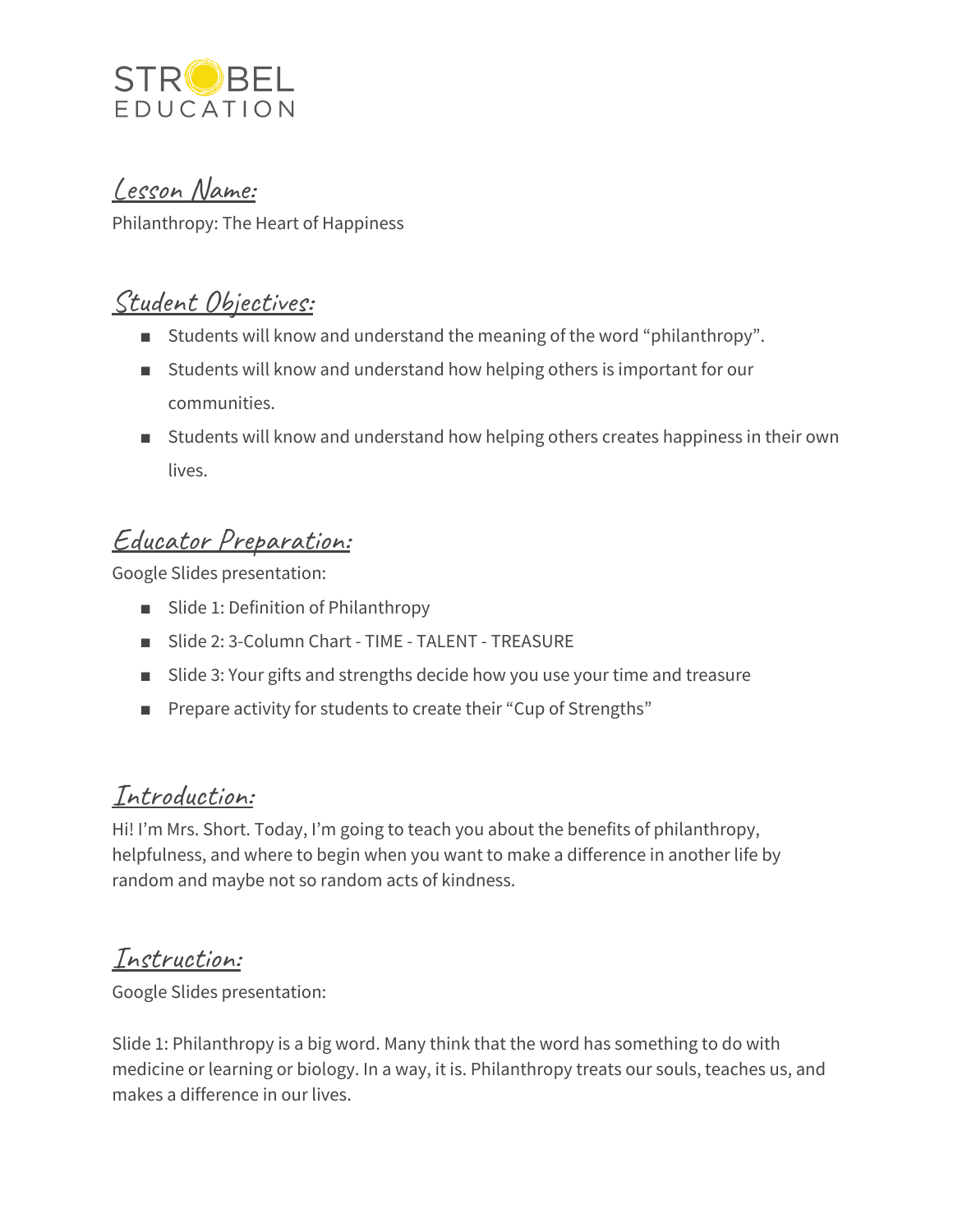

The word philanthropy comes from the Greek root "philo" meaning friendship and "anthropo" meaning mankind. Meaning "love" of "mankind". When you give of your time, talent, and treasure for the common good, this is what random and not-so-random acts of kindness is all about.

Slide 2: We can give of our time, talent, and treasure.

- When we help others with a task, we're giving of our time.
- When we use our interests, gifts, and strengths to help others we're giving of our talents.
- When we give items or money we are giving our treasures.

Slide 3: We know that giving of our time, talent, and treasures gives the person being helped a chance to be grateful. But did you know that it truly is "better to give than to receive"? Here are some facts proving just that. People who give:

- 1. Live longer
- 2. Make friends
- 3. Are happy and content
- 4. Are reminded that other people matter
- 5. Have more confidence

### Interaction:

We're used to giving money or items away. We're glad to give food or clothes we don't need anymore. We give our time when a job needs to be done. We tend to forget that our talents are something we can share too.

Our talents include keeping our eyes open and our ears peeled for moments when we can help. Sometimes a simple smile, opening a door, or letting someone go before you in a line makes all the difference in your life and in the lives of others.

Sometimes our acts of kindness need a little more planning.

We need to know what our talents are and be ready to use them to make a difference in our communities. Talents are sometimes difficult to identify. For me, I know what I enjoy and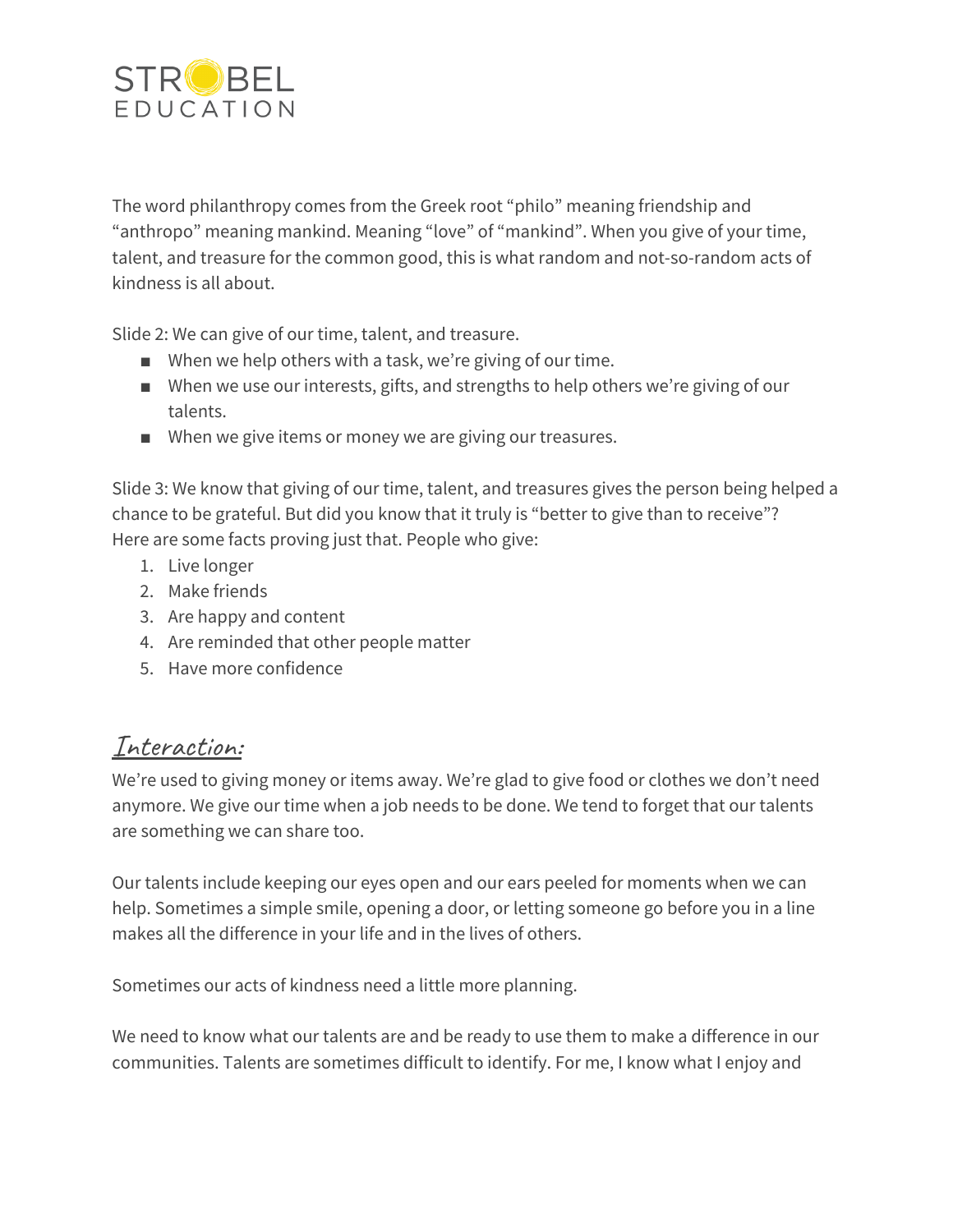

spend my time doing, but it's difficult to call my interests my strengths. I tend to think, "I make too many mistakes" or "There are other people who are better than me".

That's true for everyone.

The one fact that sets you apart is the fact that only you are in a particular time and certain place that gives you the chance to step forward and use your skills to make a difference.

So today we are going to lay the groundwork for giving to others and think about what makes **you** special.

I'm going to show you the power of creating a "Chain of Strengths". You'll be able to use it in the future to give you the confidence to step out and make a difference in the life of another person. These "Strengths" are your talents. You have been gifted them to use to make a difference in your community.

Here is my "Chain of Strengths". I wrote one interest or gift on each strip of paper and put them together to form a chain. I will use this "Chain of Strengths" to remind me that I have skills and can help others.

Here are a few of my examples. (Read a few)

I'd like to challenge you to create your "Chain of Strengths" and start your journey of happiness by helping. You can draw pictures to represent your interests and strengths. For example, if you enjoy baseball, you can draw a ball and bat. If you prefer, you can use words like I did.

#### Closure:

Today I taught you what philanthropy is, why it is important to others, and how it creates a feeling of happiness. I also challenged you to make a "Chain of Strengths" to help you know that you can be helpful.

Be ready! Sometimes those opportunities come when we least expect them. We need to be ready for that random act of kindness at a moment's notice.

Just remember: helping and happiness go hand in hand!